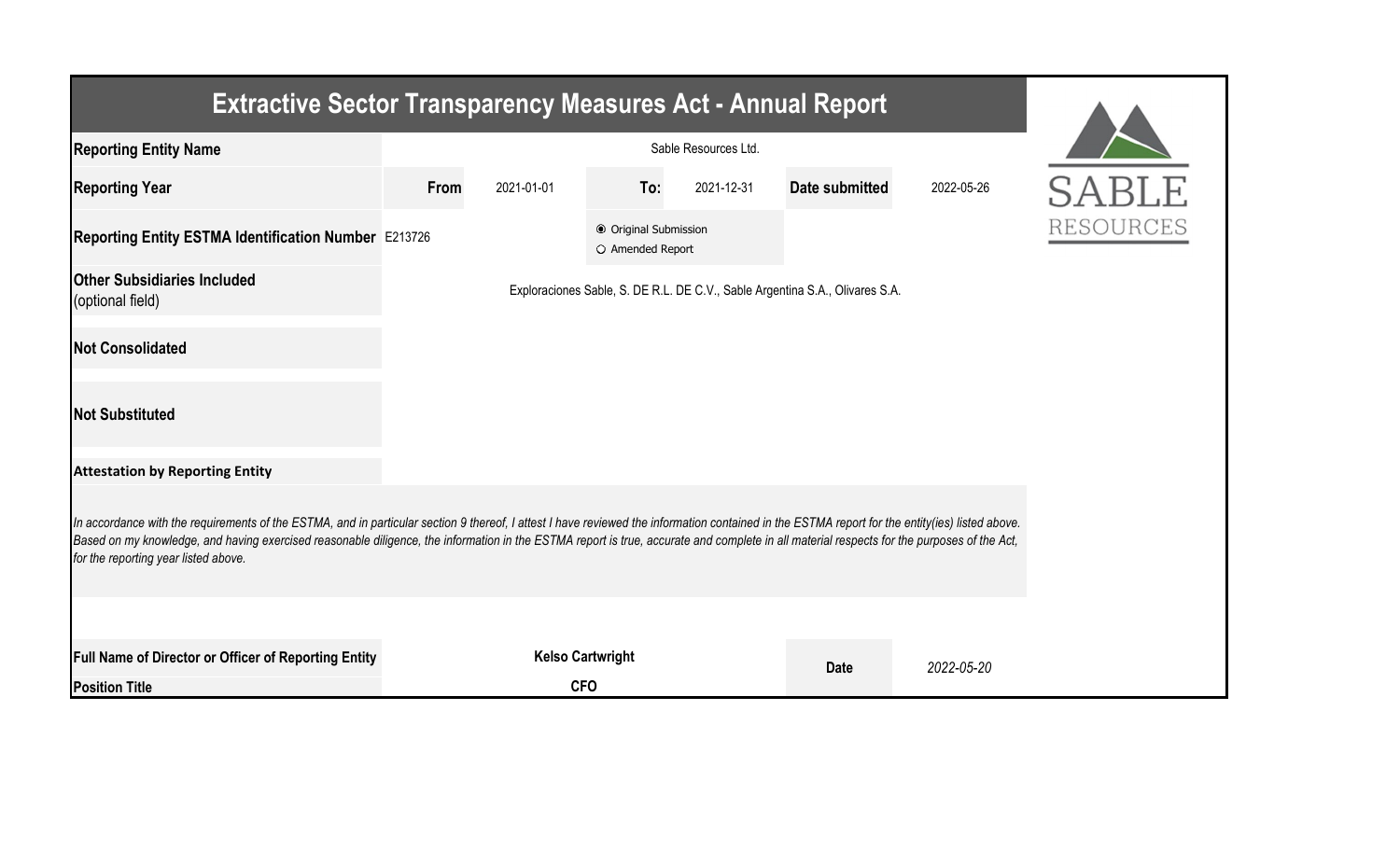|                                                                                                                                                                                  | <b>Extractive Sector Transparency Measures Act - Annual Report</b>                                                           |                                                                                 |                                        |            |        |                                   |                |                  |                                               |                                      |                        |  |
|----------------------------------------------------------------------------------------------------------------------------------------------------------------------------------|------------------------------------------------------------------------------------------------------------------------------|---------------------------------------------------------------------------------|----------------------------------------|------------|--------|-----------------------------------|----------------|------------------|-----------------------------------------------|--------------------------------------|------------------------|--|
| <b>Reporting Year</b><br><b>Reporting Entity Name</b><br><b>Reporting Entity ESTMA</b><br><b>Identification Number</b><br><b>Subsidiary Reporting Entities (if</b><br>necessary) | From:                                                                                                                        | 2021-01-01                                                                      | To:<br>Sable Resources Ltd.<br>E213726 | 2021-12-31 |        | <b>Currency of the Report CAD</b> |                |                  |                                               |                                      |                        |  |
|                                                                                                                                                                                  | <b>Payments by Payee</b>                                                                                                     |                                                                                 |                                        |            |        |                                   |                |                  |                                               |                                      |                        |  |
| Country                                                                                                                                                                          | Payee Name <sup>1</sup>                                                                                                      | Departments, Agency, etc<br>within Payee that Received<br>Payments <sup>2</sup> | <b>Taxes</b>                           | Royalties  | Fees   | <b>Production Entitlements</b>    | <b>Bonuses</b> | <b>Dividends</b> | Infrastructure<br><b>Improvement Payments</b> | <b>Total Amount paid to</b><br>Payee | Notes <sup>34</sup>    |  |
| Mexico                                                                                                                                                                           | Government of Mexico                                                                                                         | Service Tax Administration (SAT)                                                |                                        |            | 49,054 |                                   |                |                  |                                               |                                      | 49,054 - MXP @ 0.0618  |  |
| Argentina                                                                                                                                                                        | Government of Argentina                                                                                                      | Federal Public Revenue<br>Administration (AFIP)                                 | 141,813                                |            |        |                                   |                |                  |                                               |                                      | 141,813 - ARS @ 0.0132 |  |
| Argentina                                                                                                                                                                        | Province of San Juan                                                                                                         | Ministry of Mining San Juan                                                     | 48,242                                 |            | 17,312 |                                   |                |                  |                                               |                                      | 65,554 - ARS @ 0.0132  |  |
|                                                                                                                                                                                  |                                                                                                                              |                                                                                 |                                        |            |        |                                   |                |                  |                                               |                                      |                        |  |
|                                                                                                                                                                                  |                                                                                                                              |                                                                                 |                                        |            |        |                                   |                |                  |                                               |                                      |                        |  |
|                                                                                                                                                                                  |                                                                                                                              |                                                                                 |                                        |            |        |                                   |                |                  |                                               |                                      |                        |  |
|                                                                                                                                                                                  |                                                                                                                              |                                                                                 |                                        |            |        |                                   |                |                  |                                               |                                      |                        |  |
|                                                                                                                                                                                  |                                                                                                                              |                                                                                 |                                        |            |        |                                   |                |                  |                                               |                                      |                        |  |
|                                                                                                                                                                                  |                                                                                                                              |                                                                                 |                                        |            |        |                                   |                |                  |                                               |                                      |                        |  |
|                                                                                                                                                                                  |                                                                                                                              |                                                                                 |                                        |            |        |                                   |                |                  |                                               |                                      |                        |  |
|                                                                                                                                                                                  |                                                                                                                              |                                                                                 |                                        |            |        |                                   |                |                  |                                               |                                      |                        |  |
|                                                                                                                                                                                  |                                                                                                                              |                                                                                 |                                        |            |        |                                   |                |                  |                                               |                                      |                        |  |
|                                                                                                                                                                                  |                                                                                                                              |                                                                                 |                                        |            |        |                                   |                |                  |                                               |                                      |                        |  |
|                                                                                                                                                                                  |                                                                                                                              |                                                                                 |                                        |            |        |                                   |                |                  |                                               |                                      |                        |  |
|                                                                                                                                                                                  |                                                                                                                              |                                                                                 |                                        |            |        |                                   |                |                  |                                               |                                      |                        |  |
|                                                                                                                                                                                  |                                                                                                                              |                                                                                 |                                        |            |        |                                   |                |                  |                                               |                                      |                        |  |
|                                                                                                                                                                                  |                                                                                                                              |                                                                                 |                                        |            |        |                                   |                |                  |                                               |                                      |                        |  |
| <b>Additional Notes:</b>                                                                                                                                                         | - All payments have been converted to Canadian dollars using the average exchange rate for the year ending December 31, 2021 |                                                                                 |                                        |            |        |                                   |                |                  |                                               |                                      |                        |  |